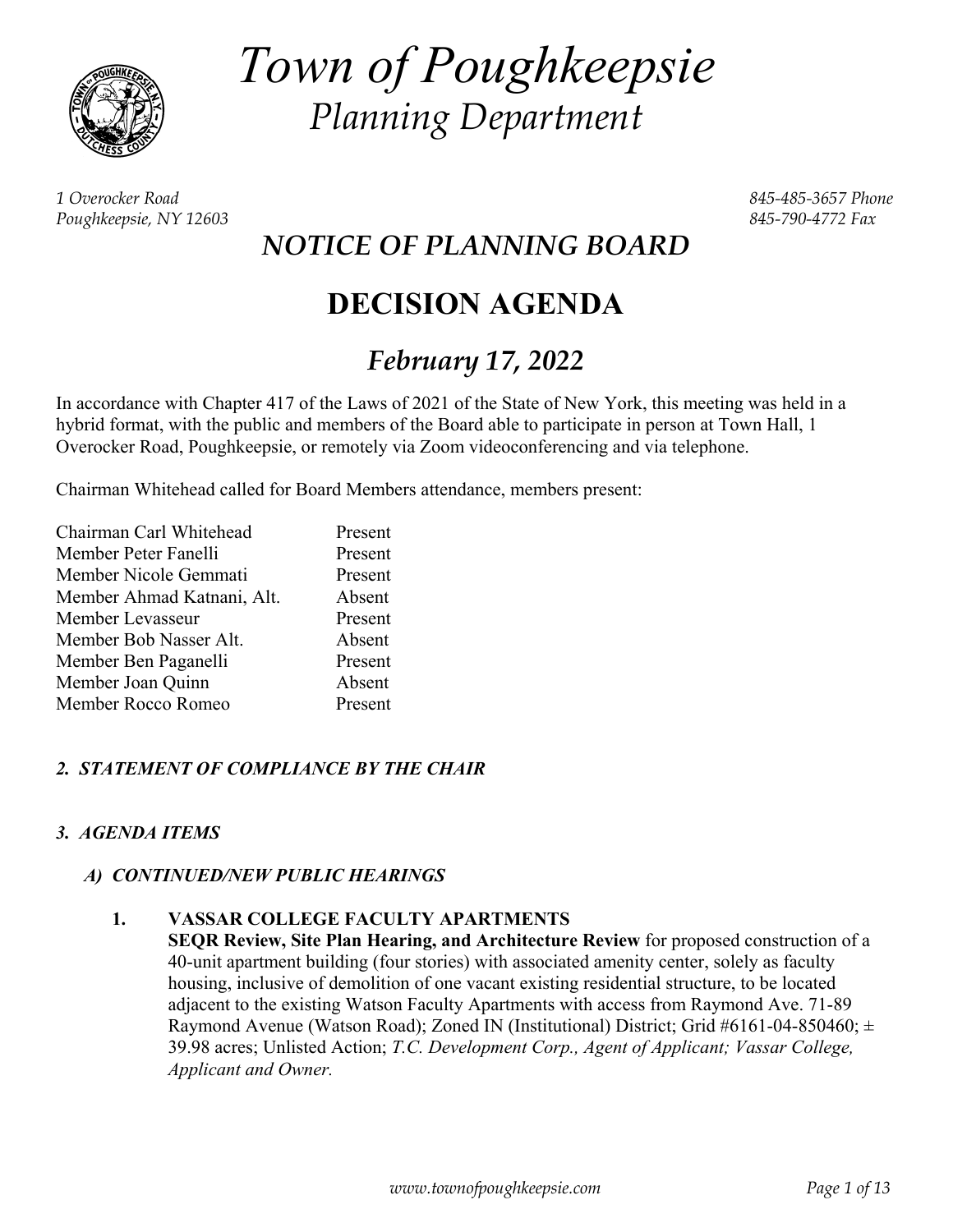*Town of Poughkeepsie Planning Department Planning Board Decision Agenda February 17, 2022* 

Motion was made to open the public hearing.

Moved: Carl Whitehead Seconded: Nicole Gemmati Carried: 6-0

Motion was made to close the public hearing.

Moved: Carl Whitehead Seconded: Nicole Gemmati Carried: 6-0

Motion that the Planning Board finds that a suitable case does NOT exist to require the reservation of parkland for recreation purposes, because the Planning Board concurs with the applicant's analysis indicating that proposed on-site recreational facilities (including a playground, basketball half-court, shared pedestrian/bicycle path, and passive recreational lawn area), and Vassar College campus recreational facilities which are available to the proposed project residential population (including Brewer Lane athletic fields, Vassar Golf Course, Walker Field House and Athletic & Fitness Center, Vassar Tennis Courts, and Wimpfheimer School Playgrounds that total 77.52 acres, as well as pedestrian paths and passive recreation lawn areas), will meet the park and recreation demand generated by the proposed residential project of 40 apartment units (74 bedrooms) of solely faculty housing, which would otherwise require a land reservation of 52,000 SF (1.19 acres) in accordance with Town Code §210-93; and that the project's recreational demand upon Town recreational facilities would be negligible.

Moved: Nicole Gemmati Seconded: Rocco Romeo Carried: 6-0

Motion that the Planning Board as lead agency adopt the SEQRA Negative Declaration for the Vassar College Faculty Apartments project, as set forth in the document prepared by counsel and staff.

Moved: Nicole Gemmati Seconded: Rocco Romeo Carried: 6-0

Motion that the Planning Board grant conditional site plan approval for the Vassar College Faculty Apartments Site Plan application, subject to the following:

Respond to comments of the Planning Board and those received from Town departments and Agencies and said response to be reviewed by the Planning Department as to adequacy and completeness, inclusive of, but not limited to the following:

- 1. Town Planning Department's comments dated February 10, 2022.
- 2. Town Engineer's comments dated February 10, 2022.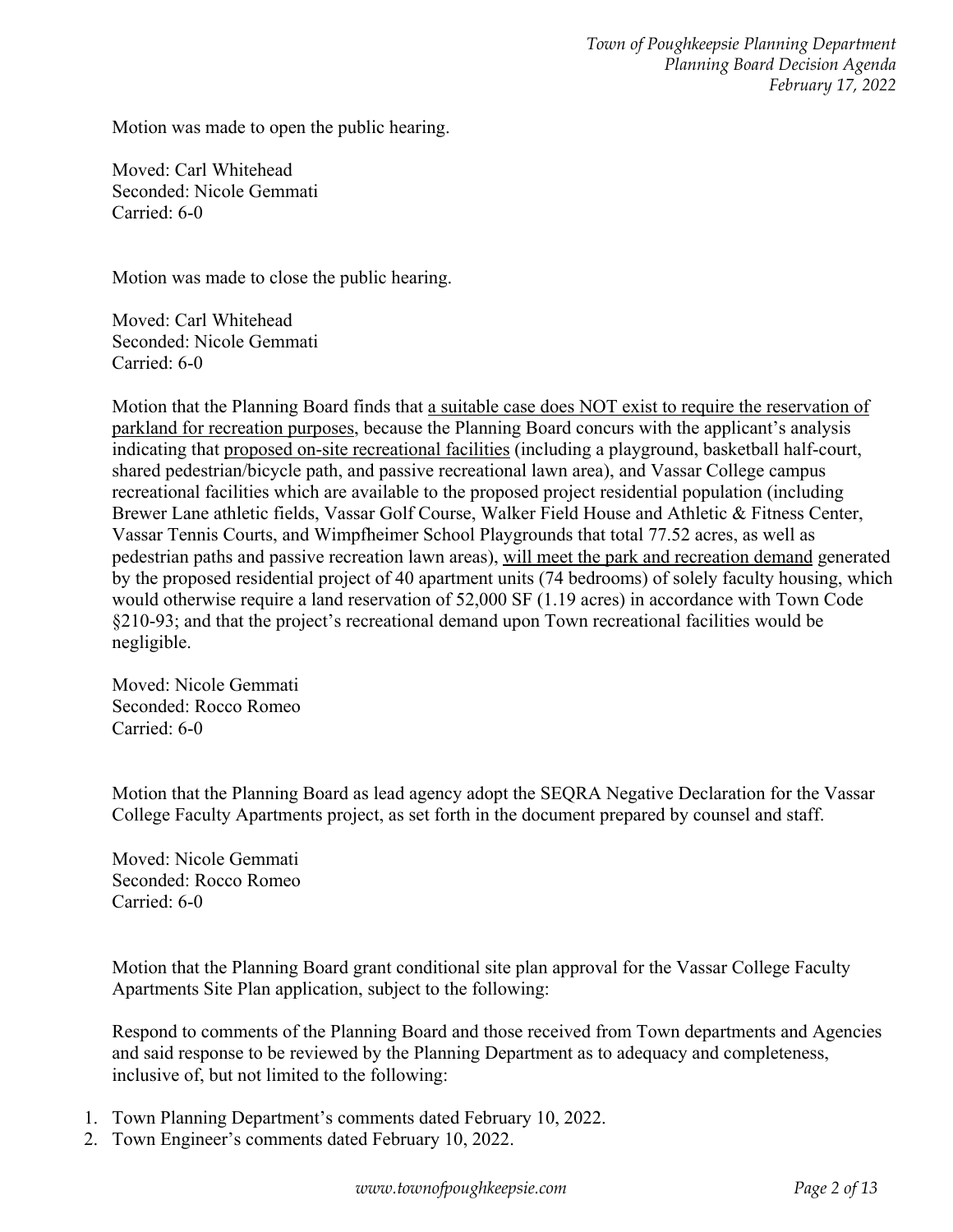*Town of Poughkeepsie Planning Department Planning Board Decision Agenda February 17, 2022* 

- 3. Traffic consultant JMC's comments dated February 11, 2022.
- 4. Zoning Administrator's comments dated January 27, 2022.
- 5. Water, Sewer and Building Department and Arlington Fire District review and approval of final plans.
- 6. Obtain Dutchess County Dept. of Behavioral and Community Health approval, if required, prior to Chairman's signature.
- 7. Dutchess County Department of Planning's 2/8/22 comment #2 to include ADA-accessible connections between shared use path and amenities; and comment #1 regarding parallel *vs.* perpendicular landbanked parking in accordance with Planning Board discussion.
- 8. NYS Department of Transportation's comments dated February 4, 2022, and obtain conceptual NYS DOT approvals (Use & Occupancy for drainage and landscaping improvements as well as HWP for pedestrian/vehicle improvements in the ROW) prior to Building Permit issuance; and permits to be forwarded to Town Planning Department upon receipt.
- 9. NYS Department of Environmental Conservation's review.
- 10. Standard conditions of approval:
	- a. Approval of the Department of Planning and the Town Engineer of the proposed final design drawings for the project.
	- b. The applicant shall pay the cost of all required fees, including but not limited to application, review and construction inspection fees pursuant to Chapters 105 and 106 of the Town Code, prior to the Chairman's signature. Prior to Chairman signature all review fees shall be paid, and all required inspection fees shall be established.
	- c. With the exception of plan changes required by the Planning Department and other governmental agencies, and field changes as approved by the Director of Municipal Development, any modification to the approved plans shall receive the prior approval of the Planning Board before commencement of construction or commencement of the use.
	- d. This Site Plan Approval shall be void if construction is not started within one (1) year of the date of Planning Board approval, and completed within two (2) years of the date of such approval. Prior to its expiration, the site plan approval may be renewed by request of the applicant for up to two (2) additional ninety (90) day periods. The applicant shall receive no notice of the pending expiration and it is the sole responsibility of the applicant to renew the Site Plan Approval prior to its expiration.
- 11. Comments of the Planning Board during the meeting, including but not limited to the following:
	- a. An 8-feet width is sufficient for the pedestrian-bike path.
	- b. The Board agreed that parallel parking for landbanked spaces is preferred.
- 12. Provide a sight distance easement for the Raymond Avenue driveway access, ensuring maintenance of vegetation in the ROW.
- 13. Provide a Letter of Resolution approved by the NYS OPRHP.

Moved: Nicole Gemmati Seconded: Rocco Romeo Carried: 6-0

Motion that the Planning Board approve site tree felling activity consistent with approved bat mitigation prior to an approved Site Plan, expressly subject to the following:

1. Tree felling activity may commence prior to March 31, 2022, and thereafter is prohibited between March 31 and October 1 in accordance with NYS DEC guidance.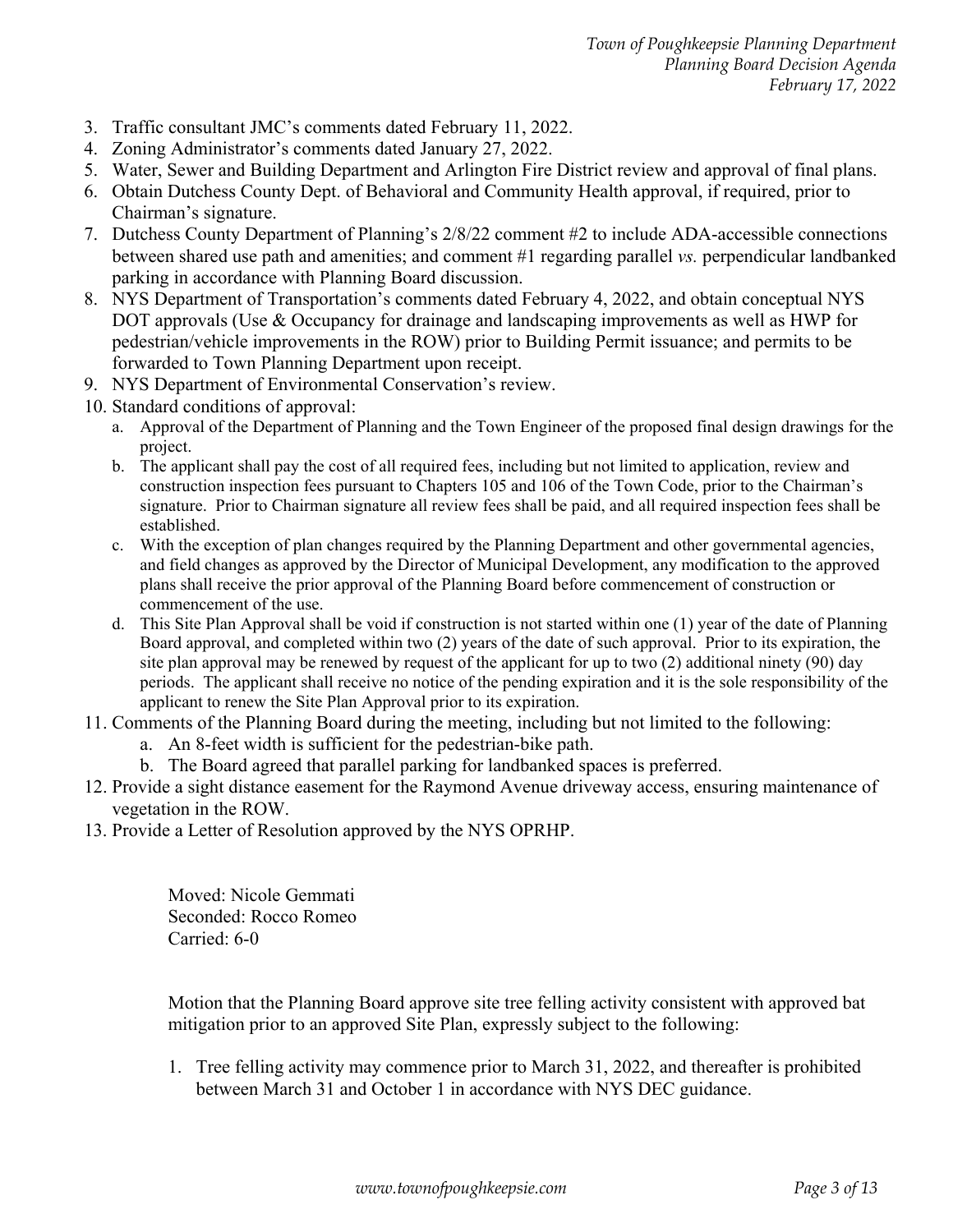- 2. Prior to Chairman's signature of an approved Site Plan, site clearing activity is restricted to tree felling only; such activity shall not include relocation or removal of trees or brush, the use of heavy equipment, or any ground disturbance.
- 3. Such tree felling activity shall be restricted to the subject site as shown on Demolition Plan DM-1 revised dated 1/24/22; offsite activities proposed by the Site Plan shall not commence prior to plan signature by the Chairman.
- 4. Prior to the commencement of any tree felling activity, a site restoration agreement shall be executed subject to Town legal approval, and a financial guarantee filed for such restoration in an amount to be approved by the Town Engineer and the Director of Municipal Development.

Moved: Nicole Gemmati Seconded: Rocco Romeo Carried: 6-0

Motion that the Planning Board grant architectural review approval with samples and renderings as presented.

Moved: Carl Whitehead Seconded: Nicole Gemmati Carried: 6-0

 **2. HUDSON HERITAGE – AMENDED PHASE 1 SITE PLAN AND SUBDIVISION SEQR and Development Master Plan Consistency Review, Amended Site Plan and Preliminary Major Subdivision Hearing** for proposed amendments per ongoing field changes and revised tenant preferences/needs. No increase in building square footage is proposed. Lot 17 is to be subdivided from Lot 4. 3532 North Road (U.S. Route 9) and Winslow Gate Road; Zoned HRDD (Historic Revitalization Development District);  $\pm$  156 acres; Grid # 6163-03-011149, 6163-03-016059, 6163-03-027019, 6163-04-960057, 6163-04-946011, and 6163-04-967013; Planning Board SEQR Findings and Modified Development Master Plan approved 06/04/2019; *EFG/Saber Heritage SC, LLC Applicant and Owner.* 

A motion was made to open the public hearing.

Moved: Carl Whitehead Seconded: Nicole Gemmari Carried: 6-0

A motion was made to adjourn the public hearing to April 21, 2022

Moved: Carl Whitehead Seconded: Nicole Gemmari Carried: 6-0

Motion that the Planning Board defer further action on this application subject to the following: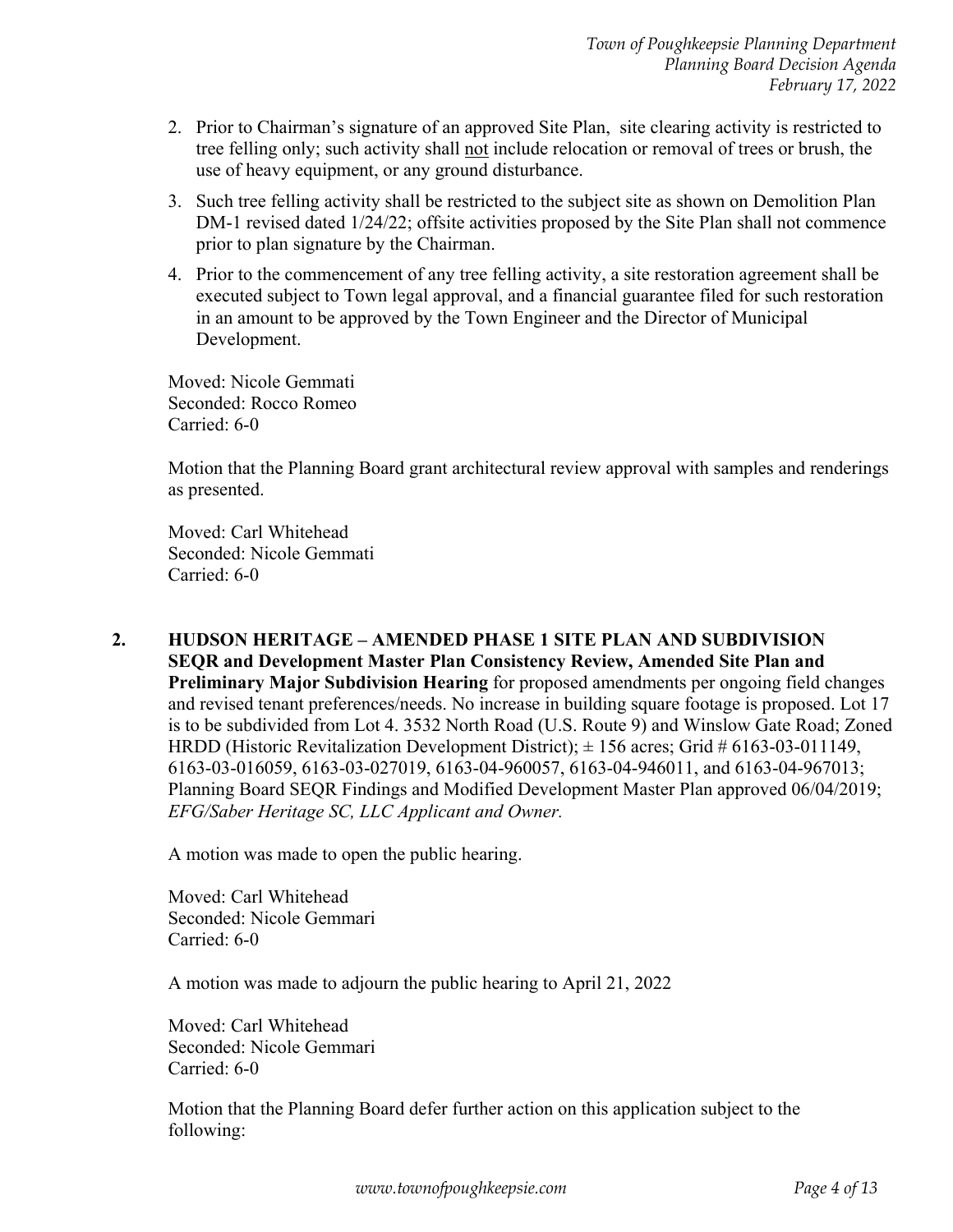Respond **in writing** to comments of the Planning Board and **all comments** received from Town departments and Agencies, said responses to be reviewed by the Planning Department as to adequacy and completeness, including but not limited to the following:

- 1. Planning Department comments dated 2/15/22.
- 2. Town Consulting Engineer (CPL) comments dated 2/11/22.
- 3. Town Zoning Department review.
- 4. Town Water Department review.
- 5. Town Sewer Department review.
- 6. Town Building Department review.
- 7. Town Historic Preservation Commission (Y. Laube) comments dated 2/11/22.
- 8. Fairview Fire District review.
- 9. Dutchess County Department of Behavioral and Community Health review.
- 10. Dutchess County Department of Planning's comments dated 2/16/22.
- 11. Dutchess County Department of Public Works (M. Dutcavich) comments dated 2/2/22.
- 12. New York State Department of Transportation (NYSDOT) review.
- 13. New York State Department of Environmental Conservation (NYSDEC) review.
- 14. Central Hudson Gas & Electric Corp. review.
- 15. Comments of the Planning Board meeting, including but not limited to the following:
	- a. Ensure that the Building I drive-through queue lane is long enough for the restaurant proposed at this location. Avoid conflicts with parking space backing movements and lot circulation aisle.
	- b. A Board member did not favor the request to consider extending the drive-through escape lane to wrap around the building.
	- c. Comments on entity proposed to maintain Lot 17 landfill are emphasized, including: Information on its ability to maintain it in perpetuity, and funding costs for that purpose.
	- d. Consider lighting for unlit portions of County Rail Trail through the site.
	- e. Ensure the trail stub between the County Rail-Trail and Shop Rite has lighting.
	- f. Address ADA accessibility for EV charger stations.
	- g. Confirm pedestrian signal activation for North Entrance crosswalk across Route 9. If any revision is required in the intersection safety design, then address it in SEQR analysis.

Moved: Nicole Gemmati Seconded: Rocco Romeo Carried: 6-0

 **3. EASTDALE VILLAGE 17TH SITE PLAN AMENDMENT AND LOT LINE REVISION SEQRA Review, Amended Site Plan Hearing, Lot Line Revision and Architectural Review**  for proposed amendments to the Eastdale Village project. The amendments consist of an enlarged Building F revised from a bank to ambulatory surgery center, reduced size Building O2 of mixed residential over commercial use, other building size and use adjustments, stormwater and parking modifications, and a Lot Line Revision between Ortega Lot and Lot 9W to accommodate modified buildings; no changes in total bedrooms, dwelling units, or commercial square footage for the site are proposed. Eastdale Avenue North, Otto Way, Hillside Drive, Town Center Drive, Eastdale Avenue South, Parkside Drive and Founders Way; and at 900, 902, 904 and 949 Dutchess Turnpike and 15 Victory Lane; Zoned MHC (MacDonnell Heights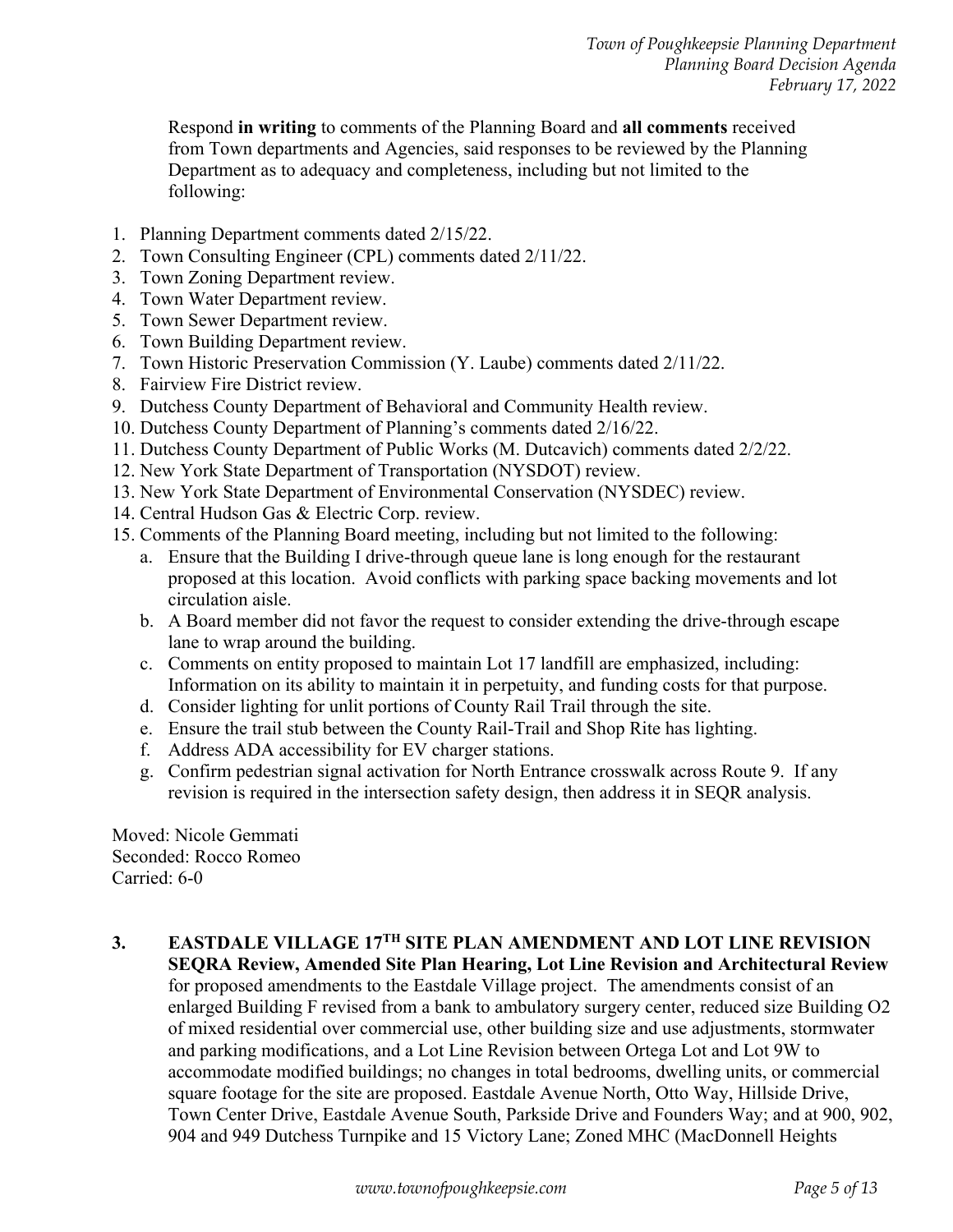Center); Grid #s 6262-04-715370; -739356; -746361; -696343; -724392; -758382; -768412; - 777377; -769391; -743328; -742330; -750324; -726341; -713324; -740312; -738315; -732317; - 776348; -803278; -814309; -777320; -783300; -753293; -771284; -726314; -722318; -828251; + 63.461 acres; *MHTC Development, LLC, Applicant; and MHTC Development, LLC, Eastdale Residential I, LLC, Eastdale Residential II, LLC, Eastdale Residential III, LLC, 27 Eastdale, LLC, 31-35 Eastdale Avenue, LLC, 39 Eastdale Avenue, LLC, 43 Eastdale Avenue, LLC, 45 Eastdale, LLC, Premier Eastdale, LLC, Rossi Eastdale, LLC, 5 Eastdale Avenue, LLC, 13 Eastdale Avenue, LLC, 34 Eastdale Avenue, LLC, 36 Eastdale Avenue, LLC, 38 Eastdale Avenue, LLC, and Eastdale Avenue North Cottages, LLC, Owners.* 

A motion was made to open the public hearing.

Moved: Carl Whitehead Seconded: Nicole Gemmati Carried: 6-0

A motion was made to close the public hearing.

Moved: Carl Whitehead Seconded: Nicole Gemmati Carried: 6-0

Motion that the Planning Board find that the Eastdale Village 17th Amended Site Plan and Lot Line Revision involves incremental changes to the Eastdale Village project of negligible magnitude and scope, that are non-significant and consistent with the previous SEQRA Findings adopted March 15, 2018 and amended September 17, 2020, as modified by the proposed Eastdale Village application received January 24, 2022.

Moved: Nicole Gemmati Seconded: Rocco Romeo Carried: 6-0

Motion that the Planning Board find that proposed modifications to the area, yard and bulk provisions of §210-27 are consistent with the goals and objectives of the Town Plan and Chapter 210 pertaining to the intent and purposes of the MHC District, pursuant to  $\S210-27(I)(10)$ ; and, ...that the Planning Board grant conditional Lot Line Revision Approval (valid for 60 days) for 'A Lot Line Alteration Between Lot 9W as shown on Filed Map No. 8062B and the Lands of MHTC Development, LLC, Eastdale Village West,' and also grant a 60 day time extension of said Approval from April 18, 2022 forward to June 17, 2022, subject to the following:

Respond to the comments of all reviewing departments and agencies, said responses to be reviewed by the Planning Department as to adequacy and completeness, including but not limited to the numbered items below.

Moved: Nicole Gemmati Seconded: Rocco Romeo Carried: 6-0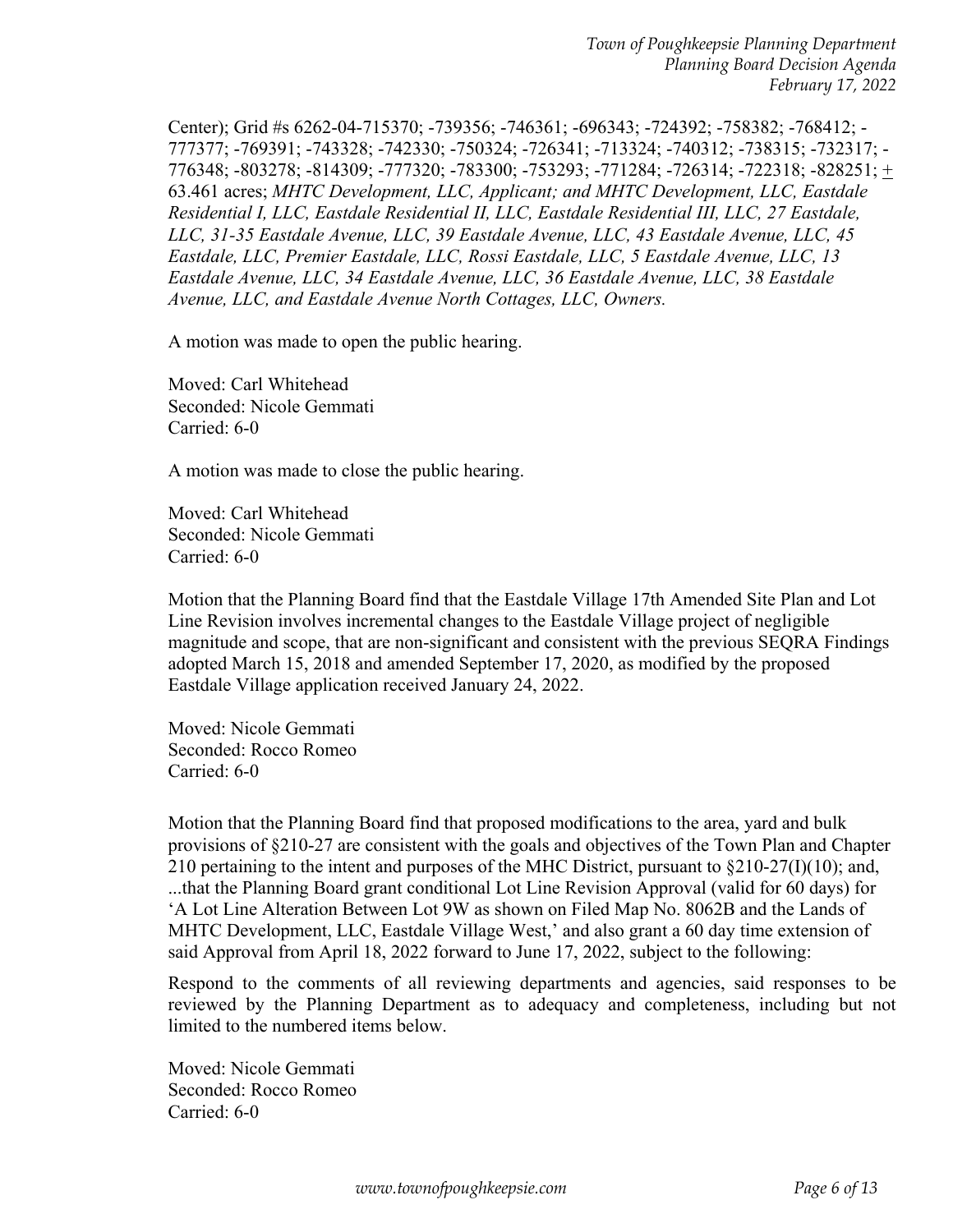Motion that the Planning Board grant conditional Amended Site Plan Approval for the Eastdale Village 17th Amended Site Plan, subject to the following:

Respond to the comments of all reviewing departments and agencies, said responses to be reviewed by the Planning Department as to adequacy and completeness, including but not limited to the following:

- 1. Town Planning Department's comments dated February 9, 2022.
- 2. Town Engineering consultant CPL's comments dated February 7, 2022.
- 3. Town Zoning Administrator's comments dated February 7, 2022.
- 4. Town Water Department's comments dated February 2, 2022.
- 5. Town Sewer Department's approval of final plans.
- 6. Town Building Department's approval of final plans.
- 7. Arlington Fire District's comments dated February 2, 2022.
- 8. Dutchess County Department of Behavioral and Community Health's approval placed upon the Site Plan and upon the Lot Line Alteration Plat, each prior to Chairman's signature.
- 9. Standard conditions of approval:
	- a. Approval of the Department of Planning and consulting Town Engineer of the proposed final plans for the project.
	- b. Approval of the Water and Sewer Departments for any alterations to water or sewer service facilities requiring Town approval.
	- c. Pursuant to Chapters 105 and 106 of the Town Code, the applicant shall pay the cost of all application and consultant review fees incurred by the Town in the review of this application including all inspection fees, prior to the Chairman's signature.
	- d. The Lot Line Revision Approval shall be valid for the time period as approved (recommended through **June 17, 2022**). The Town shall have no obligation to provide notice of the pending expiration to the owners/applicant and it is the sole responsibility of the owners/applicant to complete conditions of Planning Board approval and to file a signed plat with the Dutchess County Clerk prior to its expiration.
	- e. The Site Plan Approval shall be void if construction is not started within one (1) year of the date of Planning Board approval, and completed within two (2) years of the date of such approval. Prior to its expiration, the site plan approval may be renewed by request of the applicant for up to two (2) additional ninety (90) day periods. The applicant shall receive no notice of the pending expiration and it is the sole responsibility of the applicant to renew the Site Plan Approval prior to its expiration.
- 10. Comments of the public hearing and Planning Board meeting, including but not limited to the following:
	- a. Move or landscape the Building F generator.
	- b. Consider quieter fuel for the Building F generator, *e.g.* propane.
	- c. Provide pedestrian connections to Dutchess Turnpike from Building O2 and Building G Daycare.
	- d. Avoid light spillage into Building O2 second floor residential use.
	- e. Provide careful attention to the Dutchess Turnpike elevations for future architectural review of revised Buildings O2 and F.
	- f. Ensure adequate screening for proposed new parking area adjacent to residential [N/F Agro].

Moved: Nicole Gemmati Seconded: Rocco Romeo Carried: 6-0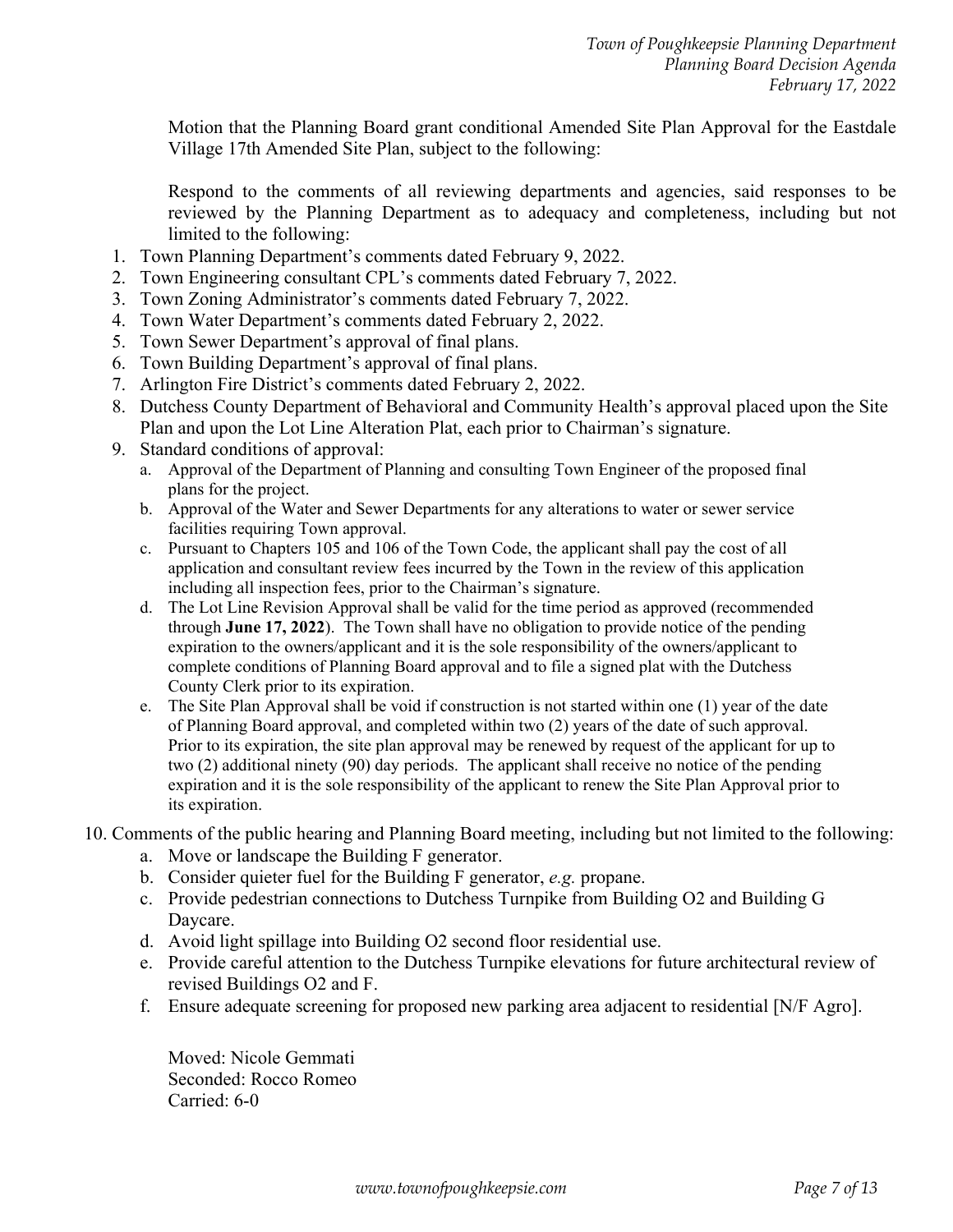#### **4. 8 TUCKER DRIVE**

**SEQRA Review, Recommendation to the Town Board for a Zoning District Change, Site Plan Review, and Aquatic Resources Protection Permit Review** for a proposed zoning district change from B-SC to I-L in order to construct a contractor's yard used for storing contractor's materials and equipment. File Lot #8 – Tucker Drive; B-SC (Shopping Center Business) Zoning District; ±11.51 acres; Grid # 6262-03-194055; Unlisted Action; *Lepore Real Estate Holdings, LLC, Applicant and 8 Tucker Drive, LLC (Owner).*

A motion was made to open the Public Hearing.

Moved: Carl Whitehead Seconded: Nicole Gemmati Carried: 6-0

Motion that the Planning Board adjourn the public hearing to March 17, 2022.

Moved: Carl Whitehead Seconded: Nicole Gemmati Carried: 6-0

Motion that the Planning Board defer further action on this application, and direct the applicant to respond to comments, in writing, of the Planning Board and those received from Town departments and Agencies including, but not limited to, the following:

- 1. Town Planning Department comments dated February 11, 2022 (this document).
- 2. Town Environmental Consultant (Aspen Environmental) February 9, 2022.
- 3. DC Department of Behavioral and Community Health comments dated February 9, 2022.
- 4. Town Engineering Department (CPL) comments dated February 9, 2022.
- 5. Town Floodplain Development Permit Administrator comments dated February 3, 2022.
- 6. Arlington Fire Department comments dated February 2, 2022.
- 7. DC Department of Development and Planning comments dated February 1, 2022.
- 8. Town Water Department comments dated January 31, 2022.
- 9. Town Building Department comments dated January 31, 2022.
- 10. Town Highway Department comments dated January 28, 2022.
- 11. Town Zoning Department comments dated January 27, 2022.
- 12. DC Department of Public Works comments dated January 26, 2022.
- 13. Town Sewer Department comments dated January 26, 2022.
- 14. NYS Department of Environmental Conservation review.

 Moved: Carl Whitehead Seconded: Nicole Gemmati Carried: 6-0

## **5. 900 DUTCHESS TURNPIKE – AP PACKAGING**

**Amended Site Plan Public Hearing** for a discussion and proposed amendment of a Site Plan approved 4/15/21 for reuse of a portion of a 353,000+/- SF building for manufacturing space for AP Packaging Headquarters. Proposed amendments include adding four silos for storage of resin, adding a chiller and pad, modifying an elevated crosswalk, removing speed humps, and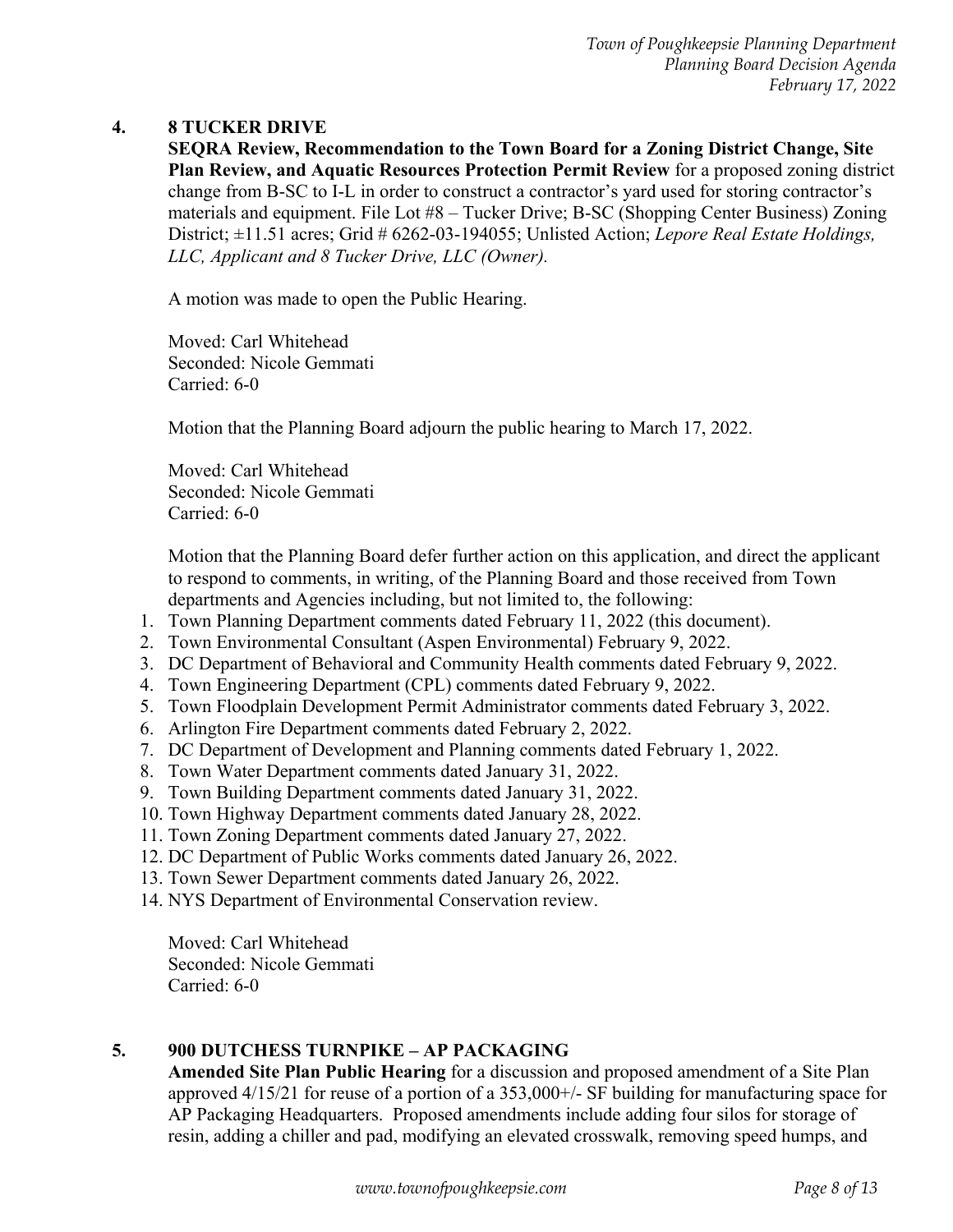removing a dumpster enclosure. 900 Dutchess Turnpike; Zoned I-H (Heavy Industrial) District; Grid #6262-04-830160; ± 58.3 acres; Type II Action; *AP Packaging c/o KARC Planning Consultants, Inc. (Applicant), AP Packaging Corp. (Owner).*  A motion was made to open the public hearing.

Moved: Carl Whitehead Seconded: Nicole Gemmati Carried: 6-0

A motion was made to adjourn the public hearing to March 17, 2022.

Moved: Carl Whitehead Seconded: Nicole Gemmati Carried: 6-0

Motion that the Planning Board defer further action on this application, and direct the applicant to respond to comments, in writing, of the Planning Board and those received from Town departments and Agencies including, but not limited to, the following:

- 1. Town Planning Department comments dated February 11, 2022.
- 2. Town Environmental Consultant (Aspen Environmental) February 9, 2022.
- 3. DC Department of Behavioral and Community Health comments dated February 9, 2022.
- 4. Town Engineering Department (CPL) comments dated February 9, 2022.
- 5. Town Floodplain Development Permit Administrator comments dated February 3, 2022.
- 6. Arlington Fire Department comments dated February 2, 2022.
- 7. DC Department of Development and Planning comments dated February 1, 2022.
- 8. Town Water Department comments dated January 31, 2022.
- 9. Town Building Department comments dated January 31, 2022.
- 10. Town Highway Department comments dated January 28, 2022.
- 11. Town Zoning Department comments dated January 27, 2022.
- 12. DC Department of Public Works comments dated January 26, 2022.
- 13. Town Sewer Department comments dated January 26, 2022.
- 14. NYS Department of Environmental Conservation review.
- 15. Planning Board comments:
- a. Applicant to come back to the Planning Board in March with a plan for addressing the culvert in need of repair.

Moved: Nicole Gemmati Seconded: Rocco Romeo Carried: 6-0

#### **6. VERIZON WIRELESS MICRO COMMUNICATIONS FACILITY**

**SEQRA Review, Site Plan Review, and Architectural Review** for the proposed installation and operation of a small cell facility. The facility includes the installation of an antenna on the roof of an existing building. 9-11 Raymond Avenue; Zoned ATC (Arlington Town Center);  $\pm$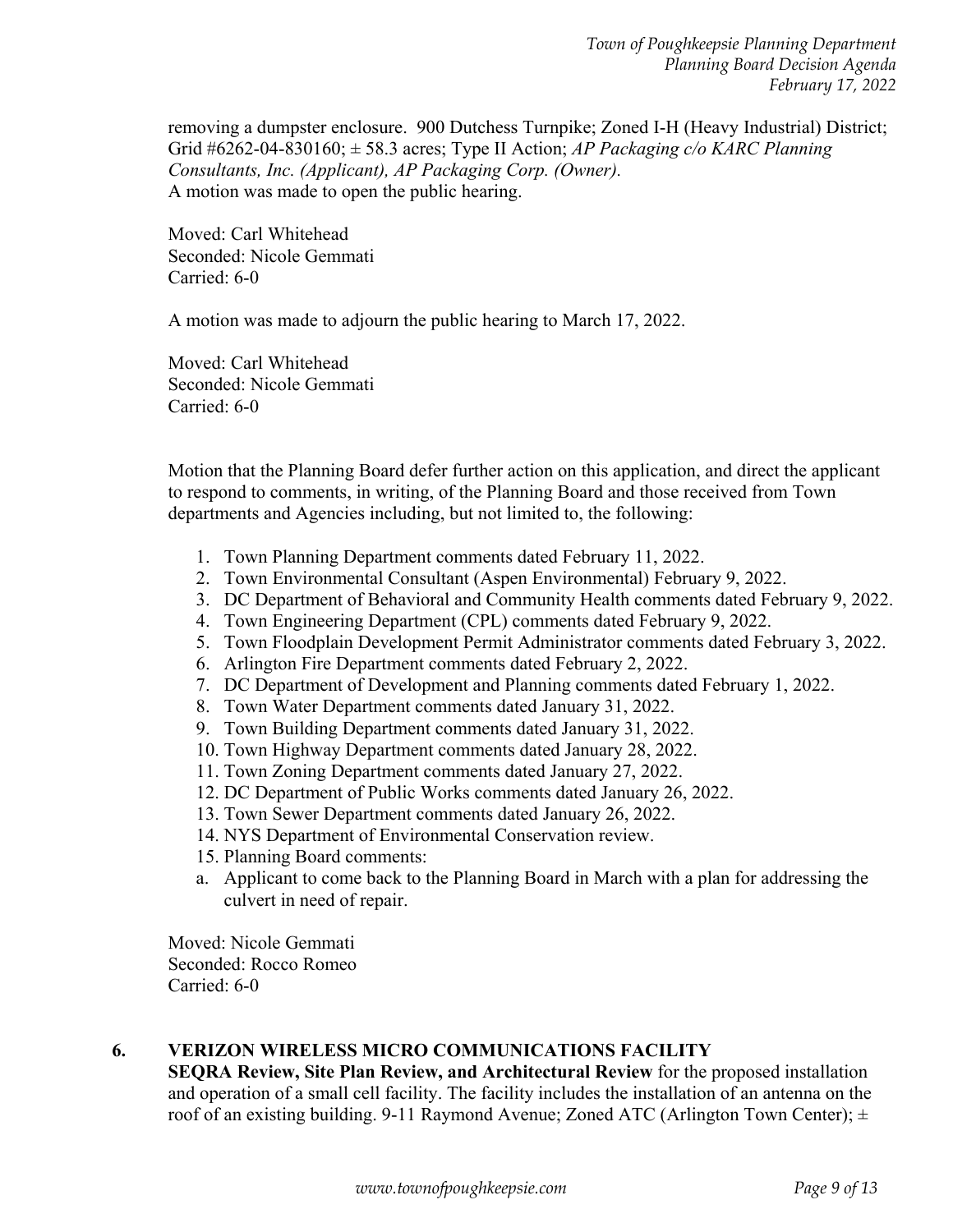1.93 acres; Grid # 6161-08-770792; Unlisted Action; *Verizon Wireless of the East LP d/b/a Verizon Wireless (Applicant) and 9-11 Raymond Avenue, LLC (Owner).* 

A motion was made to open the public hearing.

Moved: Carl Whitehead Seconded: Nicole Gemmati Carried: 6-0

A motion was made to close the public hearing.

Moved: Carl Whitehead Seconded: Nicole Gemmati Carried: 6-0

Motion that the Planning Board determine that the proposed Verizon Wireless Micro Communications Facility would not have a significant adverse impact on the environment for the reasons set forth in the SEQRA Negative Declaration for an Unlisted Action dated February 17, 2022.

Moved: Nicole Gemmati Seconded: Rocco Romeo Carried: 6-0

Motion that the Planning Board grant conditional site plan approval for Verizon Wireless Micro Communications Facility, subject to the following:

Respond to comments of the Planning Board and those received from Town departments and Agencies and said response to be reviewed by the Planning Department as to adequacy and completeness, inclusive of, but not limited to, the following:

- 1. Town Planning Department comments dated February 11, 2022.
- 2. Town Engineering Department comments dated February 8, 2022.
- 3. DC Department of Planning and Development comments dated February 1, 2022.
- 4. Town Building Department comments dated January 31, 2022.
- 5. Arlington Fire Department comments dated January 31, 2022.
- 6. Town Zoning Department comments dated January 31, 2022.
- 7. Town Water Department comments dated January 31, 2022.
- 8. Town Sewer Department comments dated January 28, 2022.
- 9. Town ZBA-retained Field Expert (HDR) Technical Review Memo dated January 6, 2022.

Moved: Nicole Gemmati Seconded: Rocco Romeo Carried: 6-0

Motion that the Planning Board approve architectural as presented and in accordance with the Town ZBA January 10, 2022 approval.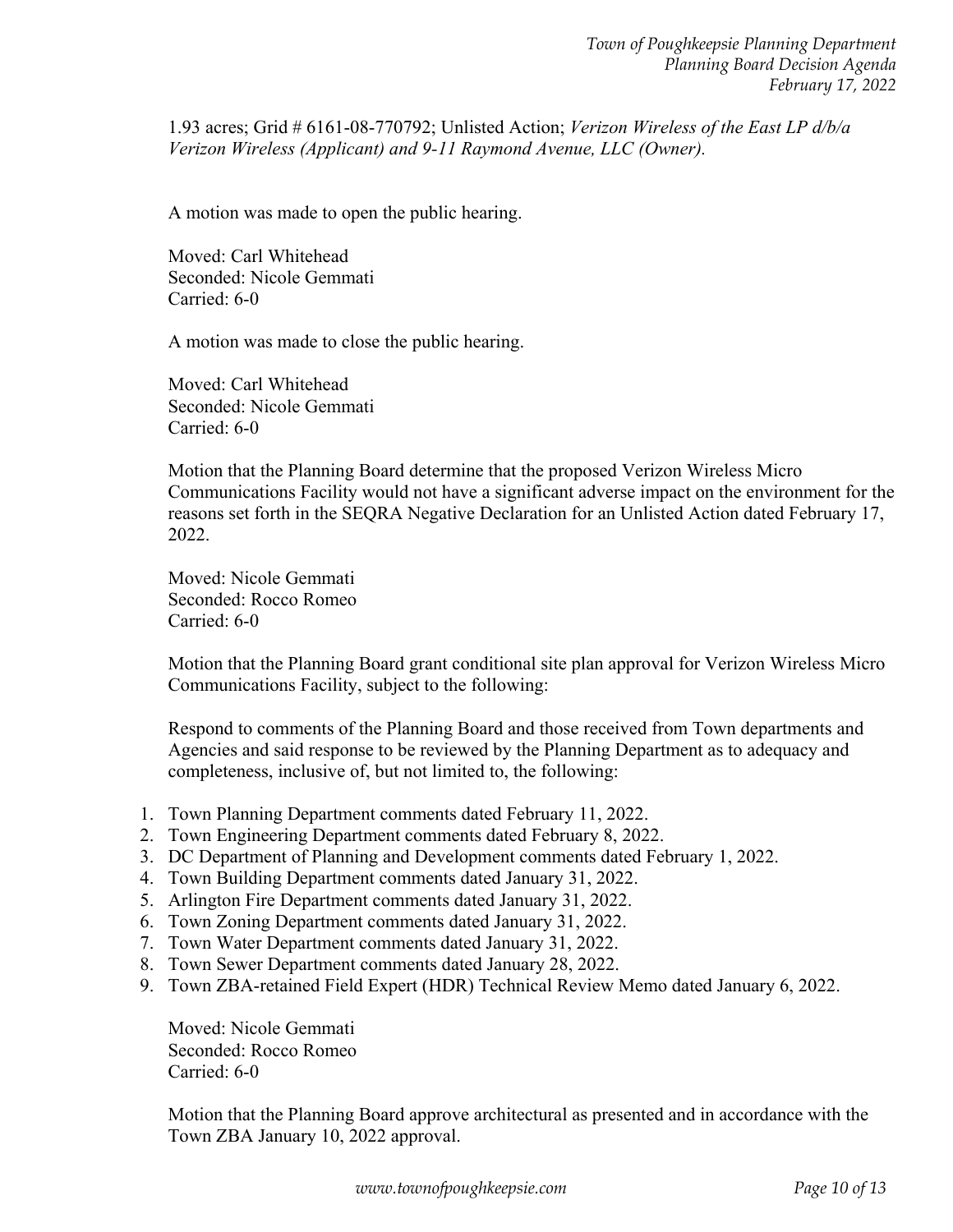Moved: Carl Whitehead Seconded: Nicole Gemmati Carried: 6-0

# **7. 511 HAIGHT AVENUE**

**SEQRA Review and Site Plan Review** for the proposed demolition of an existing hot tub and existing shed in order to construct five (5) new parking spaces at the rear of the existing building. Site changes also include the construction of two (2) accessible parking spaces on the west side of the existing building. 511 Haight Avenue; Arlington Town Center (ATC) Zoning District; ±0.16 acres; Grid # 6161-08-833780; Unlisted Action; *Diane and Stephen Morgan, Applicants and Owners.* 

A motion was made to open the public hearing.

Moved: Carl Whitehead Seconded: Nicole Gemmati Carried: 6-0

A motion was made to adjourn the public hearing to April 21, 2022.

Moved: Carl Whitehead Seconded: Nicole Gemmati Carried: 6-0

Motion that the Planning Board defer further action on this application, and direct the applicant to respond to comments, in writing, of the Planning Board and those received from Town departments and Agencies including, but not limited to, the following:

- 1. Town Planning Department comments dated February 11, 2022.
- 2. DC Department of Behavioral and Community Health comments dated February 9, 2022.
- 3. NYS Department of Transportation comments dated February 9, 2022.
- 4. Town Engineering Department (CPL) comments dated February 8, 2022.
- 5. DC Department of Planning and Development comments dated February 2, 2022.
- 6. Arlington Fire Department comments dated February 2, 2022.
- 7. Town Zoning Department comments dated February 1, 2022.
- 8. Town Water Department comments dated January 31, 2022.
- 9. Town Sewer Department comments dated January 31, 2022.
- 10. Town Building Department comments dated January 31, 2022.

Moved: Nicole Gemmati Seconded: Rocco Romeo Carried: 6-0

## **8. ARLINGTON FARMS – MALABAR REALTY LLC**

**SEQR Review, Special Use Permit, Site Plan and Architectural Review** for proposed demolition of the existing structures on the site and the construction of a one-story gas stationconvenience store (3,400 SF), gas canopy with eight gasoline filling positions, and other site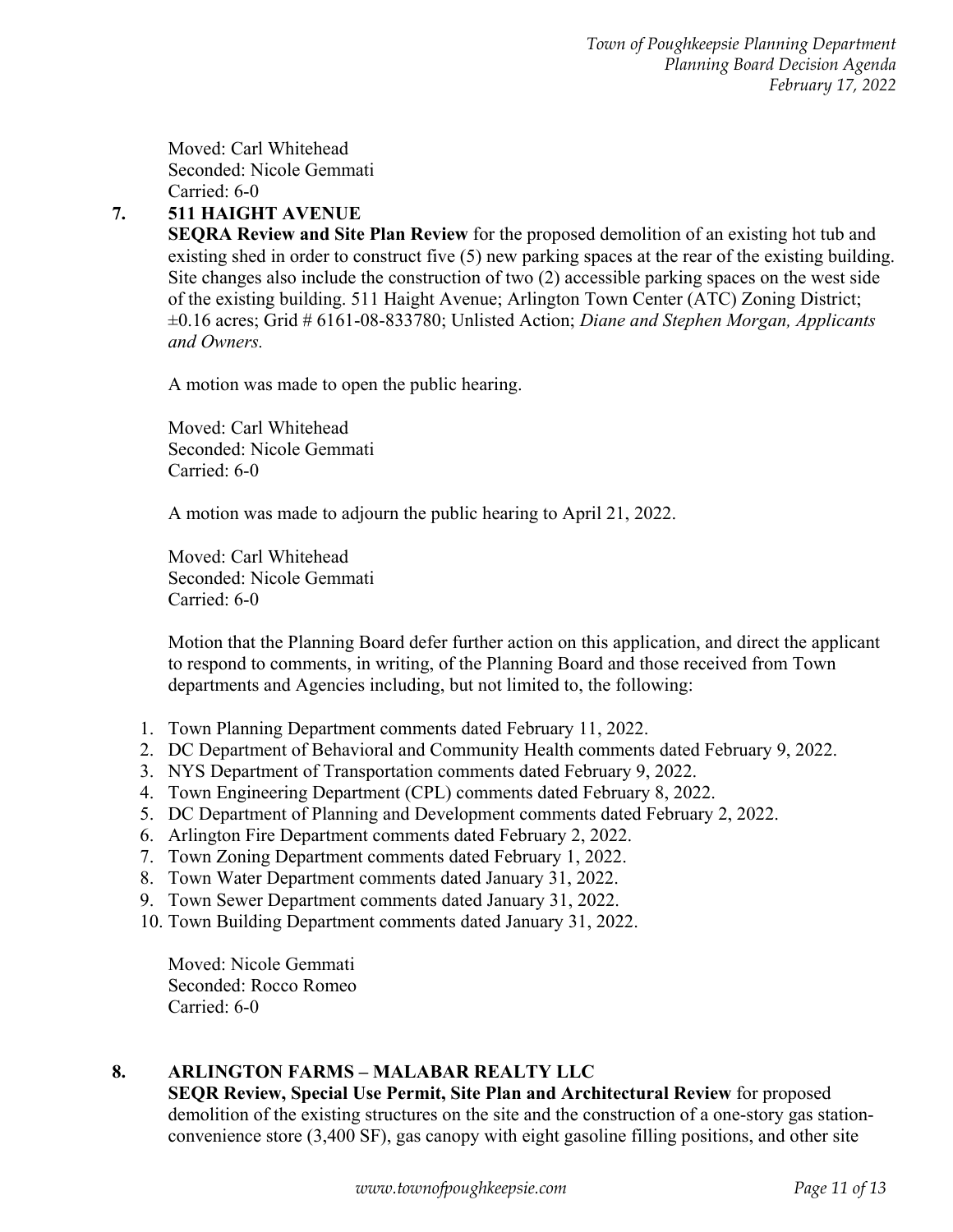*Town of Poughkeepsie Planning Department Planning Board Decision Agenda February 17, 2022* 

improvements. 798-802 Dutchess Turnpike; Zoned B-H (Highway-Business) District; 0.81 +/ acre; Grid #s 6262-04-571014; SEQRA Negative Declaration adopted February 19, 2015, conditional Site Plan approval granted December 17, 2015 (expired); *Malabar Realty, LLC, Owner. TO BE ADJOURNED*  Motion that the Planning Board adjourn the Public Hearing to March 17, 2022.

Moved: Carl Whitehead Seconded: Nicole Gemmati Carried: 6-0

#### **9. STEWART'S SHOPS – 2245 SOUTH ROAD**

**Special Use Permit Review and Site Plan Review** for the construction of a new 3,696 square foot Stewart's Shop and a 2,440 square foot self-service gasoline canopy and fueling area. 2245 South Road; Zoned BH (Highway Business); ±0.949 acres; Grid # 6159-01-249880; Unlisted Action; *Stewart's Ice Cream, Co., Inc., Owner. TO BE ADJOURNED* 

Motion that the Planning Board adjourn the Public Hearing to March 17, 2022.

Moved: Carl Whitehead Seconded: Nicole Gemmati Carried: 6-0

## *B) MOTION TO ALLOW PUBLIC COMMENT ON REMAINING AGENDA ITEMS Comments limited to three (3) minutes.*

Moved: Carl Whitehead Seconded: Nicole Gemmati Carried: 6-0

#### *MOTION TO END PUBLIC COMMENT SESSION.*

Moved: Carl Whitehead Seconded: Nicole Gemmati Carried: 6-0

#### *C) PLAN REVIEWS*

 **1. 4 Bower Road – Minor Subdivision SEQRA Review and Preliminary Subdivision Review (Minor)** for the proposed subdivision of one lot into two (2) lots. Two lots to be served by public water and private sewer. 4 Bower Road; R-4A (Residence, Single-Family 4 Acre) Zoning District; ±57.1 acres; Grid # 6263-04- 925009; Unlisted Action; *Sean Gottschalk (Applicant) and Douglas Nieters (Owner).*